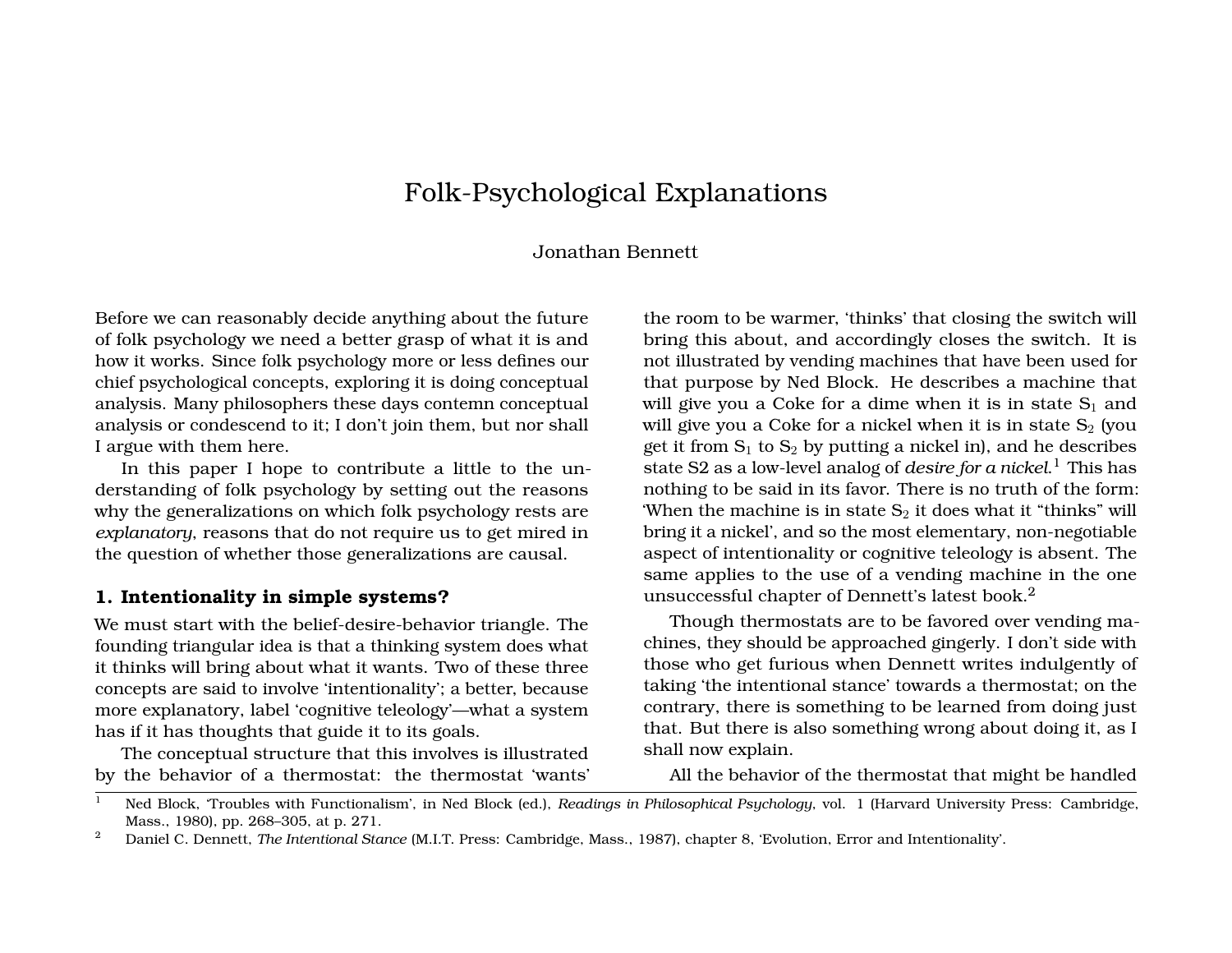teleologically, or in intentional terms, is explained by a single mechanism, a single kind of causal chain that can be fully described without any use of intentional concepts. We can replace 'The thermostat does what it can to keep the temperature of the room close to 68 degrees' by 'The thermostat's switch closes whenever its temperature falls to 66 degrees and opens whenever its temperature rises to 70 degrees', and we can explain the latter generalization without any mention of 68 degrees as a goal and without mentioning beliefs and desires or anything like them.

In short, the one intentional account of the thermostat's behavior is matched by a single physicalistic account; and I submit that when that is the case, the latter account should prevail and the former, though perhaps stimulating and interesting for philosophical purposes, is false and should be rejected. For genuine teleology or intentionality, I contend, *the unity condition* must be satisfied. That is, a system x's intentionality is genuine only if

> Some class of x's inputs/outputs falls under a single intentional account—involving a single goal-kind G such that x behaved on those occasions because on each of them it thought that what it was doing was the way to get G—and does not fall under any one mechanistic generalization.

Where that is satisfied, applying intentional concepts to the system brings a conceptual *unity* to some set of facts about it—a set that is not unifiable under a mechanistic description.

The unity condition marks off the systems some of whose behavior falls into intentional patterns that are not coextensive with mechanistic patterns. Only if a system's behavior satisfies that condition, I contend, is it legitimate for us to exploit its intentional patterns in our thought and speech. The marking-off is of course a matter of degree. It rejects

intentionality when the intentional pattern coincides with a single mechanistic one; it welcomes it when such a pattern utilizes thousands of different mechanisms; and it gives an intervening judgment—'intentionality in this case is so-so: permissible but not very good'—for many intermediate cases.

The fuzzy line drawn by the unity condition seems to correspond roughly with much of our intuitive sense of which systems do and which ones don't have thoughts and wants. Consider a chameleon flicking out its tongue and catching a fly with it. One can plausibly think of this as goal-pursuing behavior: it wants to eat the fly and thinks that this is the way to bring that about. But suppose we find that one uniform physical mechanism controls this pattern of behavior—a relatively simple causal tie between proximity of fly and movement of tongue, and between location of fly and direction of tongue movement, with, in each case, a few parameters in the one governing a few parameters in the other. Thoughtful people will regard this as evidence that the cognitive-teleological account of the behavior was wrong because really only a single mechanism was involved. The plausibility of the response 'Oh, so *that's* all it was!' is evidence for the truth of the unity thesis.

The thesis also corresponds to the best *defence* there is for using intentional concepts.

The question of the legitimacy of intentional explanations of behavior ought to be faced squarely. Since chemical explanations involve principles that go wider and deeper, and theoretically admit of greater precision, why should they not always be preferred to explanations in terms of thoughts and wants?

Some of the more libertine and 'instrumental' ways of talking about intentionality have given the impression that no justification is needed—that it is simply up to us to decide whether we want to talk and think in a certain way about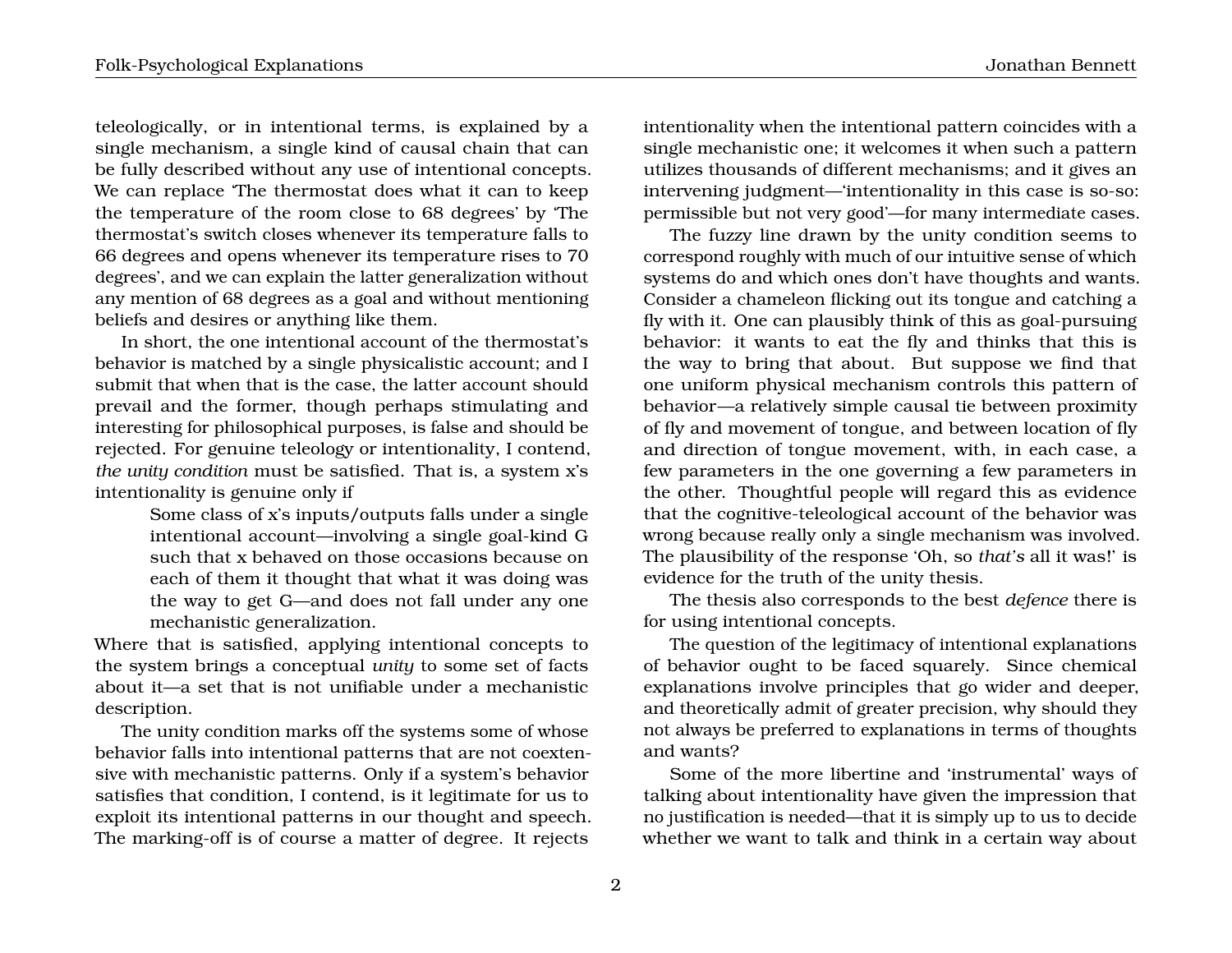people and thermostats and vending machines and lecterns. I hope that nobody really believes that.

If justification is to be given, there are three prima facie possible ways of doing this. **(1)** The most completely justifying (were it true), but also the least credible, is the Cartesian thesis that some animal movements cannot be explained chemically but can be explained in terms of thoughts and wants. **(2)** The next strongest justification is the one yielded by my unity thesis, as I shall explain in a moment. **(3)** Finally, there is the fact that we often don't know the chemical explanation, which entitles us to use intentional explanations *faute de mieux*.

Evidently **(1)** is not available at the actual world, and it would be a sad day for belief and desire if **(3)** was the best we could do. So let us focus on **(2)**, which says that an intentional explanation of the given behavior brings out patterns, provides groupings and comparisons, that a chemical explanation would miss. What the animal did belongs to a class of behaviors in which it wants food and does what it thinks will provide food, and there is no unitary chemical explanation that covers just this range of data. This animal seeks food in many different ways, triggered by different sensory inputs, and it is not credible that a mechanistic, physiological view of the facts will reveal any unity in them that they don't share with behaviors that were not food-seeking at all. If this unifying view of the facts answers to our interests, gives us one kind of understanding of the animal, and facilitates predictions of a kind that are otherwise impossible (predictions like 'It will go after that rabbit somehow'), we have reason for adopting it. These

reasons leave us free still to acknowledge that each of the explained facts, taken separately, admits of an explanation that is deeper and more wide-ranging and—other things being equal—preferable. $<sup>1</sup>$ </sup>

#### **2. Some objections answered**

When I first said this, Davidson thought I had implied that a thing could lose its entitlement to intentional treatment because we discovered a single mechanism underlying all the input-output relations that we had hitherto grouped under some generalization about thoughts and wants.<sup>2</sup> That was a misunderstanding. The line around fully legitimate intentional explanations depends upon whether there is a single mechanism, not on whether we know it.

Peacocke has rejected my unity thesis because it implies 'that if we discover a creature that has only one way of catching flies, an intentional explanation of the creature's behavior is spurious'.<sup>3</sup> This does not address itself to the question of how the 'intentional stance' is to be justified with respect to a given animal, and presumably it is meant as a naked appeal to conceptual intuition. That is all right: if the appeal were a resounding enough success, that would be evidence that I have been talking about something which, however worthy and interesting, is not the conceptual underlay of our ordinary uses of 'think' and 'want' and 'intend' and 'in order to' and so on. Peacocke's appeal to intuition, however, has no such success. In fact, there are two different things it might be: one of them is not true, and the other does not conflict with my account. (i) If Peacocke's creature catches flies by a technique that involves one motor kind movement

<sup>&</sup>lt;sup>1</sup> For more along this line, see Jonathan Bennett, *Linguistic Behaviour* (Cambridge University Press, 1976; Hackett Publishing Company: Indianapolis, 1989), sections 21–22; Daniel C. Dennett, *The Intentional Stance*, op. cit. chapter 2.

<sup>&</sup>lt;sup>2</sup> Bennett, loc. cit.; Donald Davidson, 'Rational Animals', *Dialectica* 36 (1982), at p. 232.<br><sup>3</sup> Christopher Peacealia 'Demonstrative Thought and Peychological Evalenction', Sunther

<sup>3</sup> Christopher Peacocke, 'Demonstrative Thought and Psychological Explanation', *Synthese* (1981), pp. 187–217, at p. 212.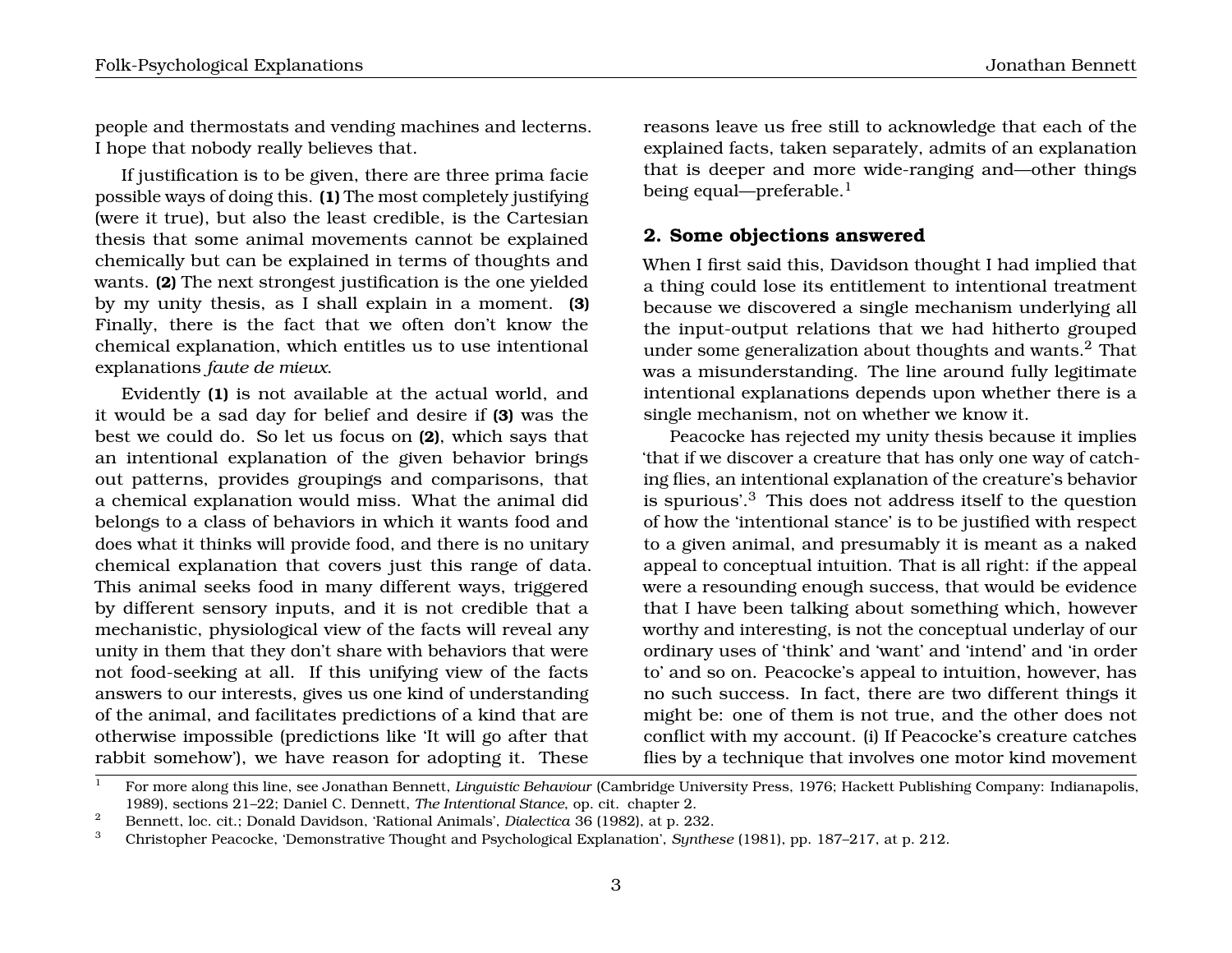upon receipt of one sensory kind of stimulus, there is no strong intuitive support for the claim that this is cognitively guided goal-seeking behavior. I would think worse of my theory if it implied that such a creature brought thoughts and wants, or any analogue of them, to bear on its getting of food. (ii) If the behavior in question involves one kind of movement upon receipt of a wide variety of different sensory clues, that does look like cognitive teleology, but then it also conforms to the unity condition. I have tended to illustrate the condition by contrasting simple-input/simple-output with complex-input/complex-output, but I didn't have to. So long as the input side is complex in the right way, the behaviors in question can't be brought under a single non-intentional explanation; and that is all I demand.<sup>1</sup>

I have met the objection that if the legitimacy of the intentional stance depends on the unity condition then we ought never to have much confidence, of any organism, that it really does have thoughts and wants. 'Given how little we know about what in detail goes on in the central nervous systems of animals,' the challenge goes, 'how could we be entitled to think that a given range of behavior was probably not under the control of a single mechanism?' I think we could easily be entitled to think this. Our generalization implying that the animal does what it thinks will bring it food brings together a certain class of behaviors and a certain class of sensory inputs. Among the behaviors are cases of running, dodging, climbing, digging, swimming, leaping, biting, keeping still, keeping quiet, etc.—involving lots of different muscles and different uses of some of the same muscles. The sensory inputs include a variety of different kinds of sight, smell and sound. In the light of all this, we are soberly entitled to suppose that no one mechanism explains all this behavior.

# **3. Developing the unity thesis**

We have a mechanistic generalization if all the relevant inputs are of some one *sensory* kind and all the relevant outputs are of one *motor* kind.<sup>2</sup> The emphasized adjectives are important. If in the relevant class of situations, x is confronted by evidence that something it could do would lead it to food, its inputs all belong to a single kind, namely the kind 'constituting evidence that something x can do would lead it to food'; but this is an *evidential* and not a *sensory* kind. What unites the inputs is something that involves the notion of seeming, or of evidence, or the like, and not something that could be stated just in the language of the intrinsic nature of inputs. Similarly, if in the relevant class of situations, x always moves in some way that is likely to get food, those movements belong to the kind 'being likely to lead to getting food'; but this is an *instrumental* and not a *motor* kind; that is, it is a kind defined in terms of probable upshot, not in terms of the intrinsic nature of movements.

(Whether a class of situations falls within single sensory kind depends not on how its members strike us but on how they strike the animal x whose behavior we are trying to explain. Even if it seems to us that the relevant class of inputs have in common only that in each of them there is evidence that some other animal is frightened, it might be that in all of those situations x detects a single characteristic kind of smell, in which case x's inputs in those situations belong

<sup>1</sup> As for simple-input/complex-output: that would involve an animal whose pursuits of a certain kind of goal were triggered by some relatively simple kind of stimulus, with no significant differences amongst the occasions on the input side, but were executed by a variety of different kinds of movements that have in common only their being apt to produce the goal. That would be magic, and is therefore negligible.

<sup>&</sup>lt;sup>2</sup> Or a class of sensory kinds whose members differ only in different settings of some small number of parameters, and similarly with motor kinds.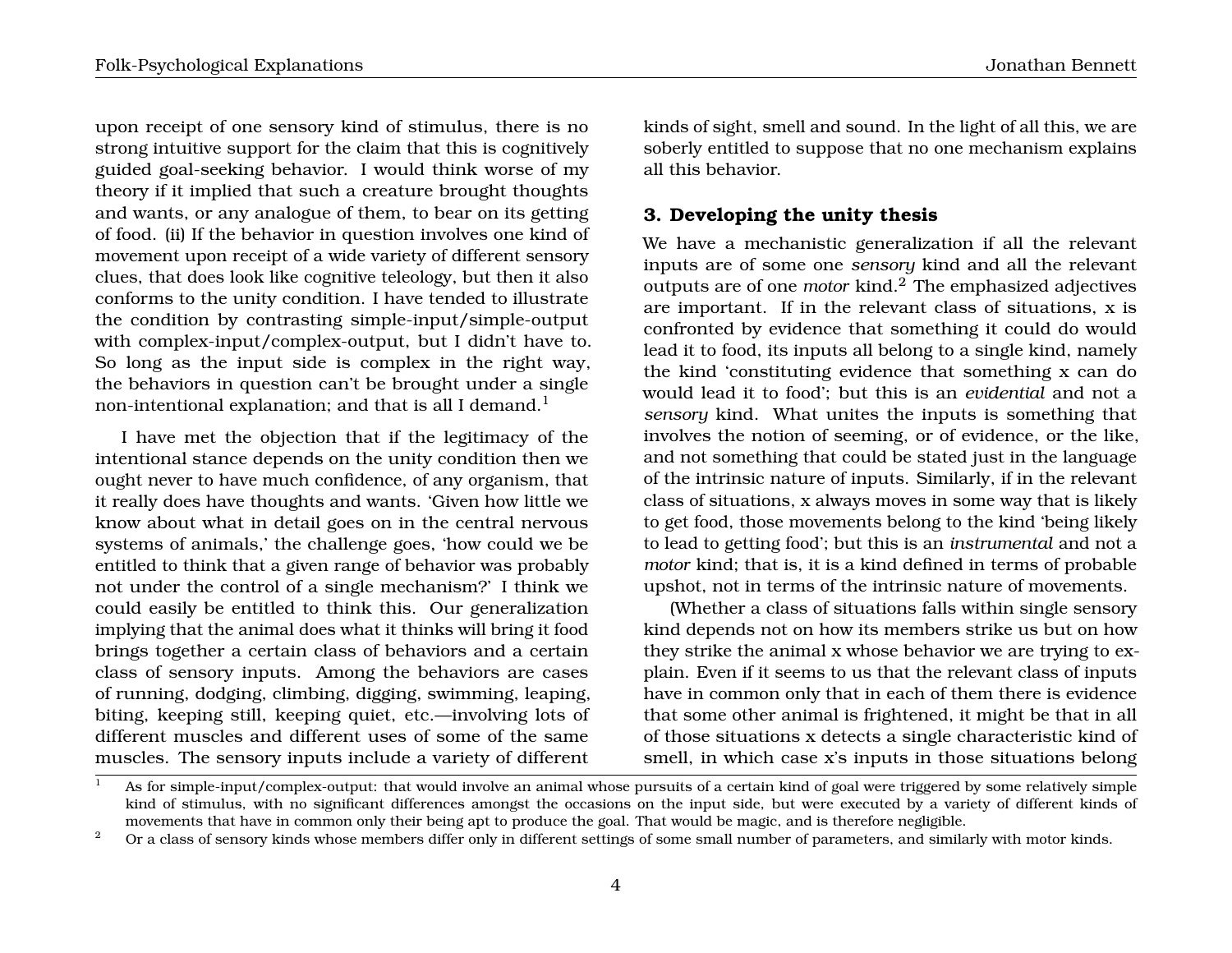to a single sensory kind. On the other hand, it presumably couldn't happen that we find only an instrumental kind of unity among the outputs although there is a motor kind from the standpoint of x.)

A class of situations covered by something of the form 'x receives input of sensory kind  $K_S$  and makes a movement of motor kind  $K_M$ ' might also be covered by something of the form 'x receives evidence that it can do something that will lead to G and it does that something'. But the sensory-motor generalization prevails over the evidential-instrumental one. We are not fully entitled to employ the latter unless that is our only way of bringing the phenomena under a single generalization. So what is needed for a justified intentional explanation, abstractly stated, is a class of behavioral episodes whose inputs all answer to this description and to no 'lower' one:

> There is a kind K of movement such that:  $(1)$  x gets sensory evidence that if it performs a K movement it will get G, and (2) x performs a K movement.

From now on, to keep things simple, I shall focus on the (1) component of the analysis, leaving (2) to tag along unaided.

The unity thesis helps with a problem that is aired at some length in Dennett's first paper on cognitive ethology.<sup>1</sup> There is a tendency to think that any behavioral regularity is probably due to hard wiring ('tropism' or 'instinct' are Dennett's terms), or to a low-level acquired stimulus-response pattern. In Dennett's words:

> The oft-repeated, oft-observed, stereotypic behavior of a species. . . is just the sort of behavior that reveals no particular intelligence at all—all this behavior can be explained as the effects of some humdrum combination of 'instinct' or tropism and conditioned

response. It is the novel bits of behavior, the acts that couldn't plausibly be accounted for in terms of prior conditioning or training or habit, that speak eloquently of intelligence. (Dennett, p. 348a)

But the alternative to oft-repeated kinds of behavior are the behavioral episodes that get reported in anecdotes, and we are assured that real science can't be based on those. This threatens to close down any gap through which we might conduct a scientific—or at least a respectably disciplined study of cognition, especially high-level cognition.

Dennett's solution is to say that anecdotes may be all right if we have lots of them, as we do to support our opinions about one anothers' mental level:

> 'As we pile anecdote upon anecdote, apparent novelty upon apparent novelty, we build up for each acquaintance such a biography of *apparent* cleverness that the claim that it is all just lucky coincidence—or the result of hitherto undetected "training"—becomes the more extravagant hypothesis.' (Dennett, p. 348b-c).

But he does not discuss how piling up anecdotes differs from discovering a behavioral regularity, nor does he spell out what makes an anecdote evidence of 'apparent cleverness'. I shall make a suggestion about that shortly.

What Dennett calls (apparent) 'novelty' is what used to be called 'insight'. It is a real phenomenon, but in the initial 'insight' literature it was often implied to involve intellectual feats that owed nothing to the animal's past experience. If that were really the case, the feats would have to be (if not miraculous) hard-wired, mere tropisms having their first outing, and therefore not evidence of high-level intellect. A better way of viewing such 'novelties' is this: the animal solves a 'new' problem, or finds a 'new' solution for an old problem, by

<sup>1</sup> Daniel C. Dennett, 'Intentional Systems in Cognitive Ethology: the "Panglossian Paradigm" Defended', in *The Intentional Stance*, op. cit., pp. 237–268.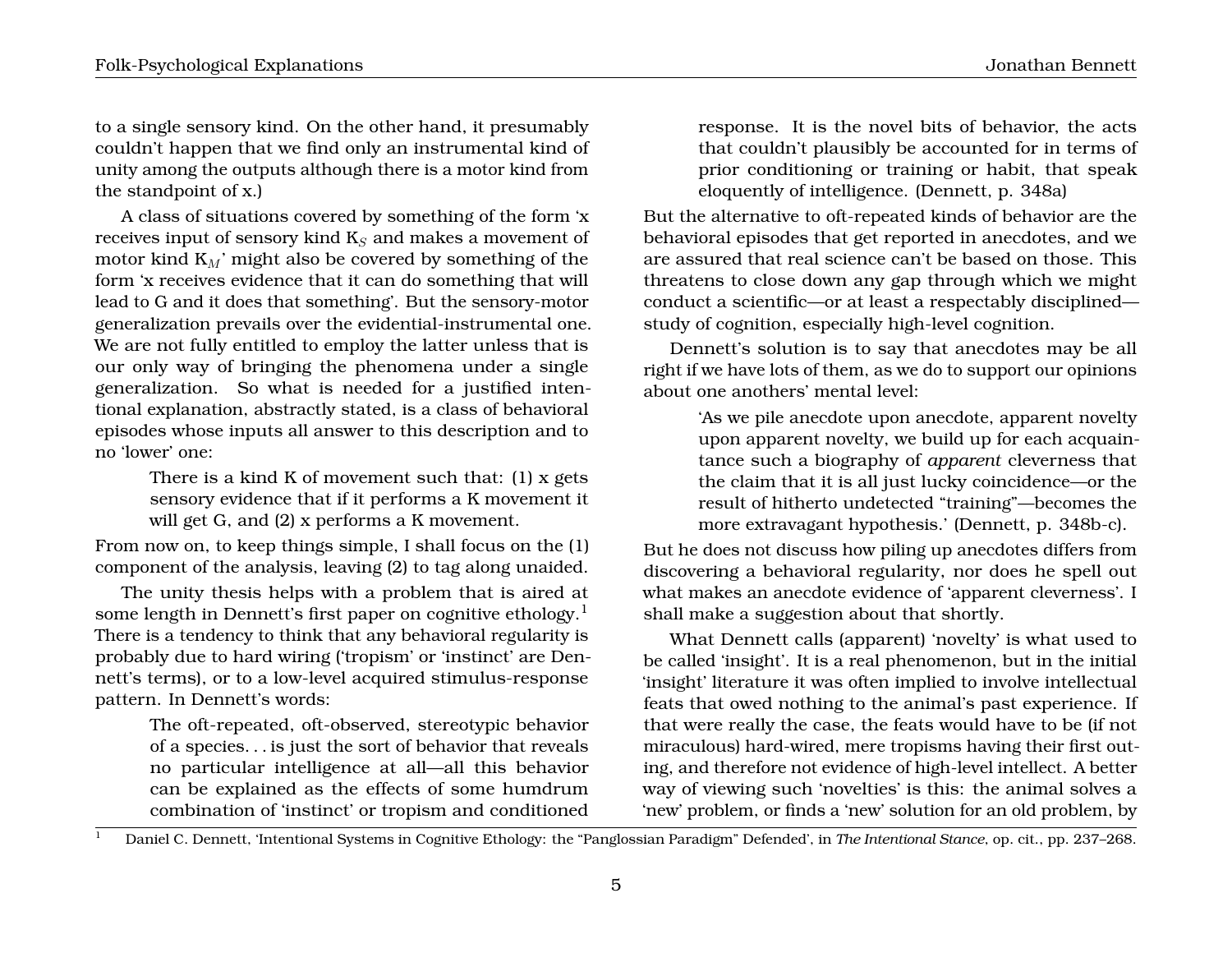extrapolating or generalizing from its past experience *across an impressively large qualitative gap*. (It probably got across the gap with help from imaginary trial-and-error approaches to the problem, and that is impressive too.)<sup>1</sup> What impresses Dennett about it is the evidence it gives that the animal's successes in achieving its goals are not all products of habit, dumb training, low-level conditioning. That seems right, but I don't think it is quite central to the issue that Dennett and I are wrestling with. It is an approach to 'Is this dumb tropism or something higher?' that seems to offer no help at all with the question 'Is this a little higher than dumb tropism or a lot higher?' The account I shall give will give help with the second question as well as the first. The 'novelty' or 'insight' idea is not something I shall discuss, but I think it can be simply added to what I shall say.

Anecdotes are also made more admissible, Dennett says, if they report episodes that were controlled by the anecdotalist:

> 'Similar stratagems can be designed to test the various hypotheses about the beliefs and desires of vervet monkeys and other creatures. These stratagems have the virtue of provoking novel but interpretable behavior, of generating anecdotes under controlled (and hence scientifically admissible) conditions.' (Dennett, p. 348d)

I submit that control has nothing to do with it. When you know what you are looking for, control gives you a better chance of finding it; but that is a practical convenience, and can't help with the basic problem of how to get scientifically valid results from data that are not about regularities. A solution to that problem has to depend on what the results are, not on how they were arrived at, e.g. whether through

a controlled experiment or just through passively observing an animal with which one was not interfering at all.

The right solution, I suggest is as follows. If we can't bring a given behavioral episode under a generalization about that animal's behavior, we can't confidently make *anything* of it—that it manifests thoughts and wants, or for that matter that it comes from instinct or low-level stimulus-response. So we need generalizations about the animal's behavior, which is to say that we need behavioral regularities; and the problem is to say *what marks off the regularities that are evidence of high-level cognition from those that are not*.

Here is what does it: If the generalization that we establish about the animal's inputs and outputs colligates the data under sensory kinds of input and motor kinds of output, it provides no evidence of cognitive mentality; but if it pulls the inputs together in evidential rather than sensory kinds, and if there is no 'lower' unity to the inputs, then the behavior in question is evidence that the animal behaves as it does because of beliefs and desires.

What Dennett calls 'piling up anecdotes' might be the accumulation of plenty of evidence for a generalisation about a class of sensorily diverse inputs and perhaps outputs that are diverse in their motor respects. Reports on such episodes might be called 'anecdotes' just because of their sensory and perhaps motor diversity. If they are Dennett's topic, then what he says is right, but his presentation is misleading. Once the content of the relevant generalisations is understood, we can see that there is really no tension or difficulty here at all, and we need not be pushed into giving weight to an unexamined notion of 'novelty' or a fundamentally irrelevant notion of 'control'.

<sup>1</sup> For an expanded version of these compressed remarks, see Jonathan Bennett, *Rationality* (Routledge and Kegan Paul: London, 1964; Hackett Publishing Company: Indianapolis, 1989), the final section ('Insight').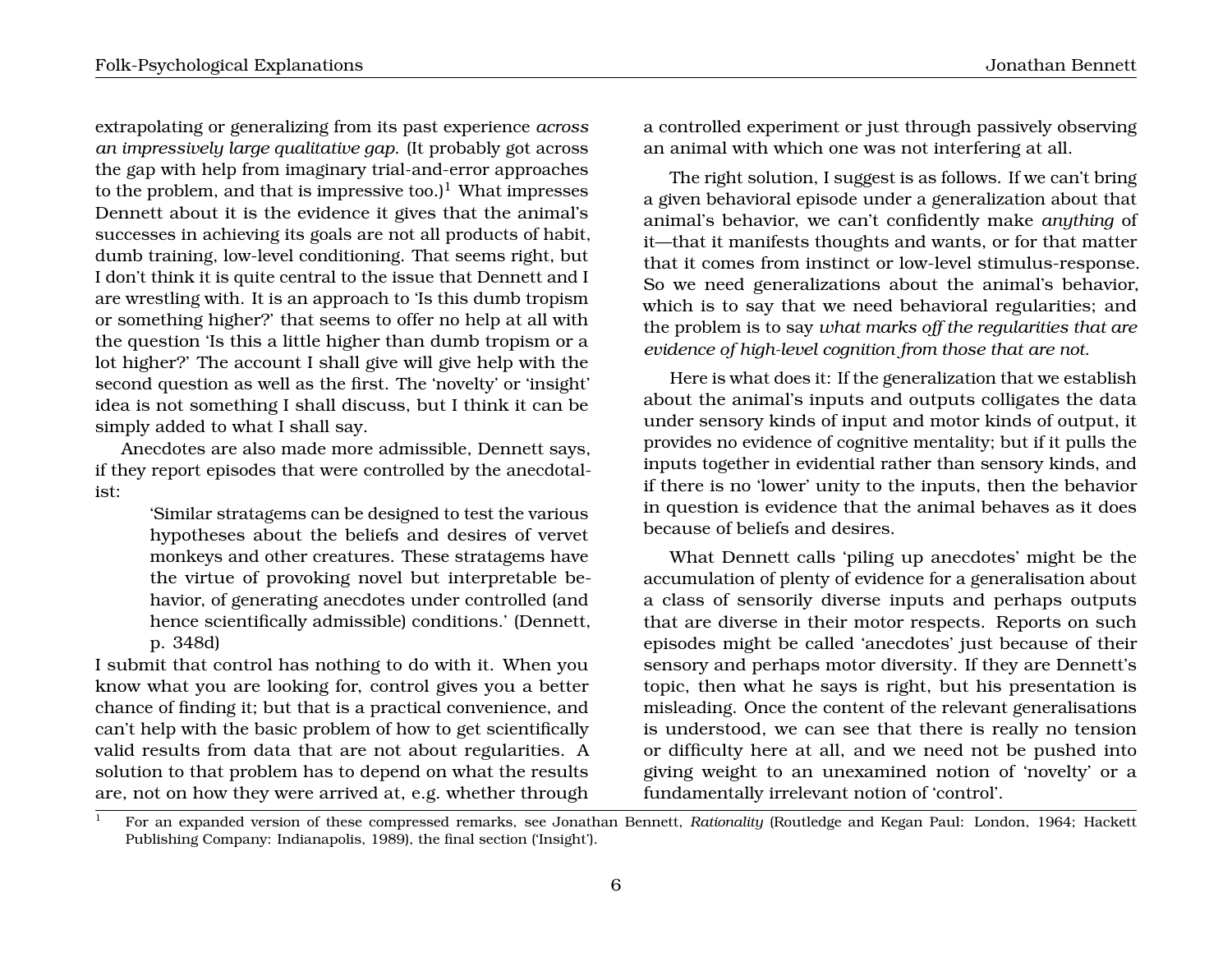## **4. Further use for the unity thesis**

It is often held by philosophers of mind that there are senses of 'higher' and 'lower' that make true something that Dennett has called *Lloyd Morgan's Canon*: 'If two hypotheses about an animal equally fit its behavior, and one attributes to it mental capacities that are higher than those attributed by the other, the latter hypothesis should be preferred.' If something like this is right, the unity thesis might be seen as the special case of it where the higher attribution involves some cognitive mentality and the lower involves none. In other special cases both competitors would attribute cognitive mentality, but one would attribute more of it, or more complexity or sophistication in it, or the like. This sloppy formulation is meant as a reminder that I haven't offered to define the higher/lower distinction, and so a fortiori I haven't put myself in a position to defend Morgan's Canon. Those are two nontrivial tasks which I cannot embark on here. In this paper I shall help myself to the assumption that Morgan's Canon is correct when interpreted in conformity with our intuitive sense of what counts as 'higher' than what.

If that is right, and if the unity thesis is a legitimate special case, my way of handling the unity thesis could help us to deal with other higher/lower issues. Consider the question: When the monkey gave its warning cry, did it want its companions to *believe there was a leopard nearby* or merely to *climb a tree*? I assume on intuitive grounds that the former is 'higher' than the latter: it credits the monkey with a thought about beliefs, whereas the other credits it merely with a thought about movements. According to my present hypothesis, we should adjudicate between the two by finding the 'lowest' evidential property that is possessed by all and only the environments in which the monkey utters that sort of cry. (If that class of environments is marked out by a sensory kind, that undercuts any evidential kind, and the explanation of the cries ought to be something right off the bottom of the intentionality scale.) The rival kinds of evidential property are these:

- **Low**: The environment offers evidence to the calling monkey that that sort of cry will cause the other monkeys to climb trees;
- **High**: The environment offers evidence to the calling monkey that that sort of cry will cause the other monkeys to believe there is a leopard nearby.

If we are to be entitled to think High is true of an environment, we must have grounds for attributing to a monkey a belief about the beliefs of other monkeys. What basis could we possibly have for this? Well, the functionalism that explicates our opinions about what monkeys believe must be supposed also to explicate *their* opinions (if they have any) about what other monkeys believe. That is, if they have a concept of belief, it like ours must be supported by the belief-desire-behavior triangle. Fortunately, for my present purposes I can take a somewhat simplified version of this idea. I shall say that an environment satisfies High if:

**High\***: The environment offers evidence to the calling monkey that that sort of cry will cause the other monkeys to act in a manner appropriate to the information that there is a leopard nearby.

Of course any environment that satisfies Low also satisfies High\*. But we can't be entitled to associate the warning cries with a desire to produce the belief that there is a leopard nearby unless they occur in a class of environments that is united under High\* but not under Low. Nor under anything else that is lower than High\*. For example, if the cry is sometimes given when all the monkeys within earshot are visibly in trees already, the entire class of relevant environments may be united by this property: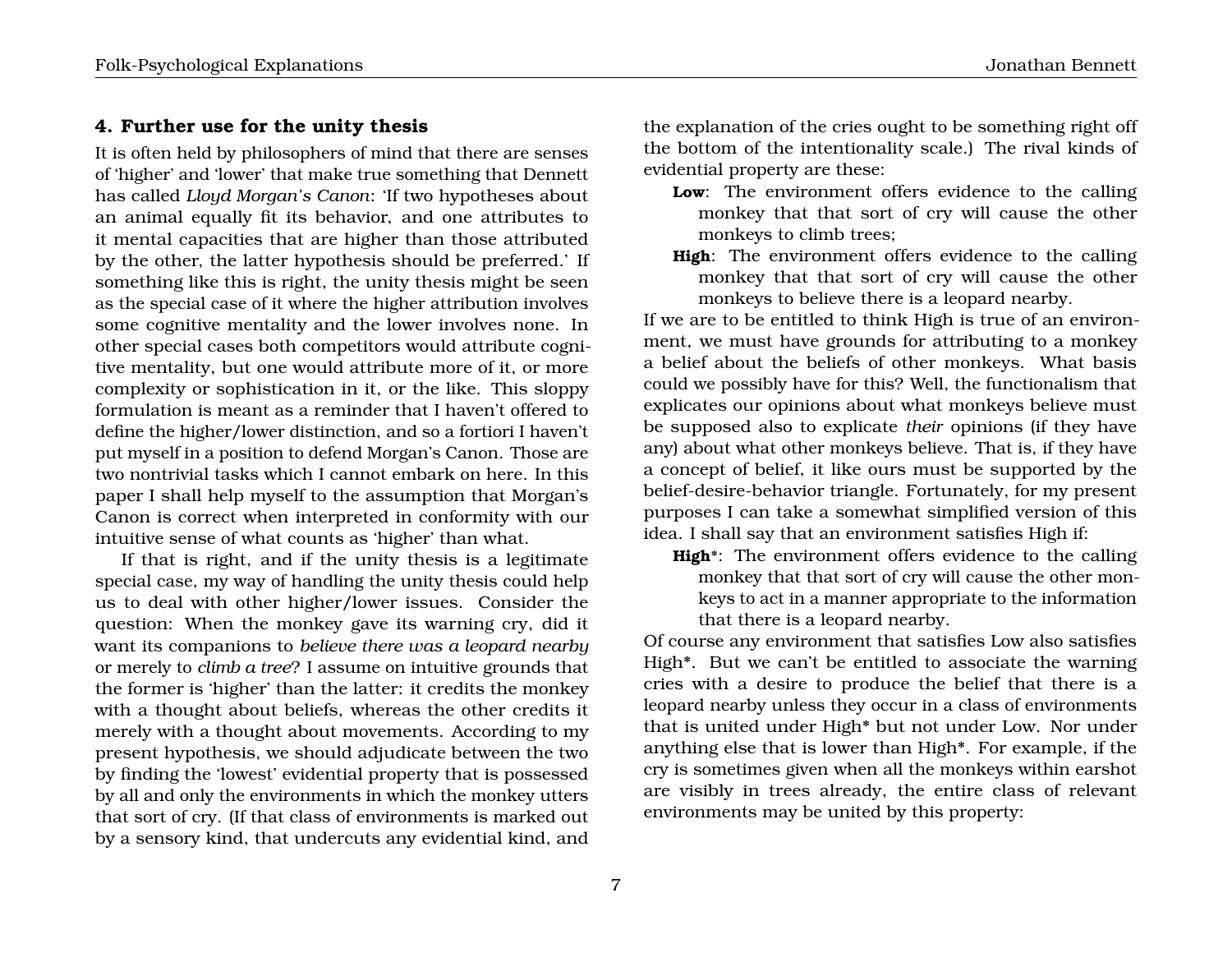The environment presents evidence to the calling monkey that that sort of cry will cause the other monkeys to be in a tree, i.e. to go into a tree or if already in a tree to stay there.

That is different from Low, but it is lower than High\* and therefore disqualifies the latter.

So, what is needed for us to be fully entitled to read the calls as intended to produce beliefs rather than to produce behavior is that they occur in a class of environments which is a vastly complex jumble unless we bring it under the unifying concept of 'environment in which it seems to the monkey that a warning call will lead the others to act in a manner appropriate to there being a leopard nearby' or else under some concept that is even higher than that—for example, '. . . environment in which it seems to the monkey that a warning call will lead the others to act in a manner appropriate to the caller's believing that there is a leopard nearby', or '. . . appropriate to the caller's wanting the hearers to believe that there is a leopard nearby', and so forth.

I offer that as an example of how the structure of my applications of the unity thesis might be used also higher up the ladder, to help bring discipline into questions about which of two competing intentional explanations should be adopted. By these standards it is unlikely that we shall ever be entitled to think that any nonhuman animal has tried to get another to believe something; but I don't say that in criticism of the standards.

### **5. Descartes on complexity**

A consequence of the unity thesis is that an animal can have a goal and the intellectual ability to recognize means to it only by virtue of having packed into it large number of mechanisms. Descartes said that a physical replica of a man would not behave in every way like a man, and he gave two reasons for this. Here is one of them:

> 'Even though [such physical replicas] might do some things as well as we do them, or perhaps even better, they would inevitably fail in others, which would reveal that they were acting not through understanding but only from the disposition of their organs. For whereas reason is a universal instrument which can be used in all kinds of situations, these organs need some particular disposition for each particular action; hence it is morally [*moralement*] impossible for a machine to have enough different organs to make it act in all the contingencies of life in the way that our reason makes us act.'<sup>1</sup>

We must agree with Descartes that a purely physically controlled system would need a distinct physical mechanism to ensure obedience to each distinct conditional of the form 'In an E environment perform an A action', and that our reason puts us in command of countless such conditionals.<sup>2</sup> But if we assume (as I do and Descartes didn't) that the doings of reason are supervenient on physical happenings, we must conclude that reason generates all those conditionals because its activities are supervenient on those of a vast stock of distinct mechanisms taking us causally from initial states to resultant states, including taking us from sensory inputs

<sup>1</sup> René Descartes, *Discourse on the Method* 5, AT 6.56f.

<sup>2</sup> If two conditionals differ only in having different settings of two or more parameters, they could be kept true by a single mechanism that had re-settable parameters in it. So when I speak of how many distinct conditionals our reason makes true, I mean how many conditionals that differ from one another in more ways than that.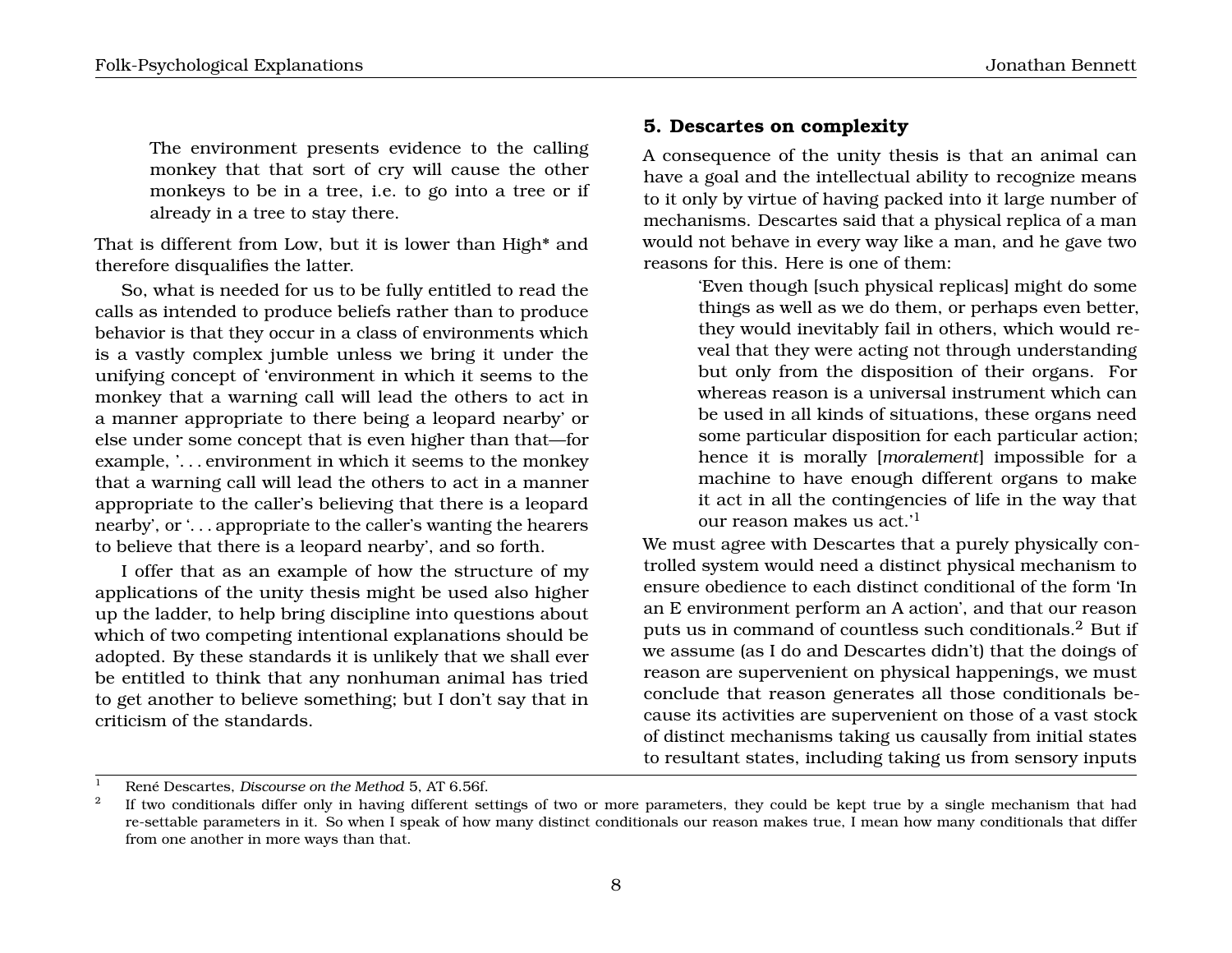to behavioral outputs. This is not in any way impossible, and thus is not 'morally impossible', whatever Descartes meant by that. He was probably helped to think otherwise by having no idea of how small the working elements of a brain are. He may have been affected also by the assumption that each distinct conditional requires a distinct 'organ', i.e. a physical arrangement that has no physical overlap with any arrangement governing some other conditional. That assumption is false, of course; there is no reason why two mechanisms should not share most of their matter.

Anyway, we don't have to be materialists to think that a universal instrument must be a compendium of particular instruments. Descartes' thinking otherwise is a sign of his tendency to assume—in Wittgenstein's great phrase—that the mind is 'a queer kind of medium' in which things happen that could not possibly happen anywhere else.

So we have to view a thinking, wanting, planning, goalpursuing being as a tight cluster of a large number of mechanisms whose over-all effect is to make it register evidence about things it can do that will produce some state of affairs and then do those things.

If I have seemed to imply that for an animal to house a mechanism is for some input-output conditional to be durably true of it, I retract that. Most of the relevant conditionals about actual animals are switched on or off according to the animal's state of alertness, sexual satiety, blood-sugar level, and so on. I leave these toggles out of my account for simplicity's sake; in my main line of argument the omission is harmless.

#### **6. Some further aspects of intentionality**

I have been contending that we are not entitled to apply intentional concepts to a system unless (i) its input/output relations fall into a certain kind of pattern and (ii) they satisfy the unity condition. In my next section I shall introduce a further necessary condition for intentionality or cognitive teleology—one that will occupy the rest of this paper. That, however, will not be an attempt to strengthen my account of what is needed for intentionality so as to turn it into an account of what suffices for it. Other required elements will certainly be missing.

For example, our concepts of belief and desire are probably such as to require that the inner routes from input to output satisfy certain constraints. Searle's 'Chinese room' thought experiment seems to indicate that there are such constraints, though it gives us only negative information—i.e. tells us almost nothing—about what they are. One possibility is that a system counts as thinking and wanting only if the following is true:

> If two input/output pairs contribute to a single teleological pattern, that increases the probability that there is some physical overlap between the inner routes that they involve.

Other ideas also suggest themselves. If I were pursuing sufficient conditions (that is, pursuing all the necessary conditions) for intentionality, I would have to dig into this topic, but I am not, so I shan't.

Again, all actual intellect involves cognitive dynamics: often enough a given item of sensory input has no immediate effect on behavior but makes a difference to the behavioral upshots of later inputs by affecting the animal's 'cognitive maps'. Block's vending machine does model that much, because giving a penniless machine a nickel doesn't make it do anything, but changes its cognitive map so as to alter what it does when the next nickel is fed to it. Now, perhaps this is conceptually required. Perhaps it is the case that if it were clear to us that a given system was not subject to such cognitive dynamics, that would automatically satisfy us that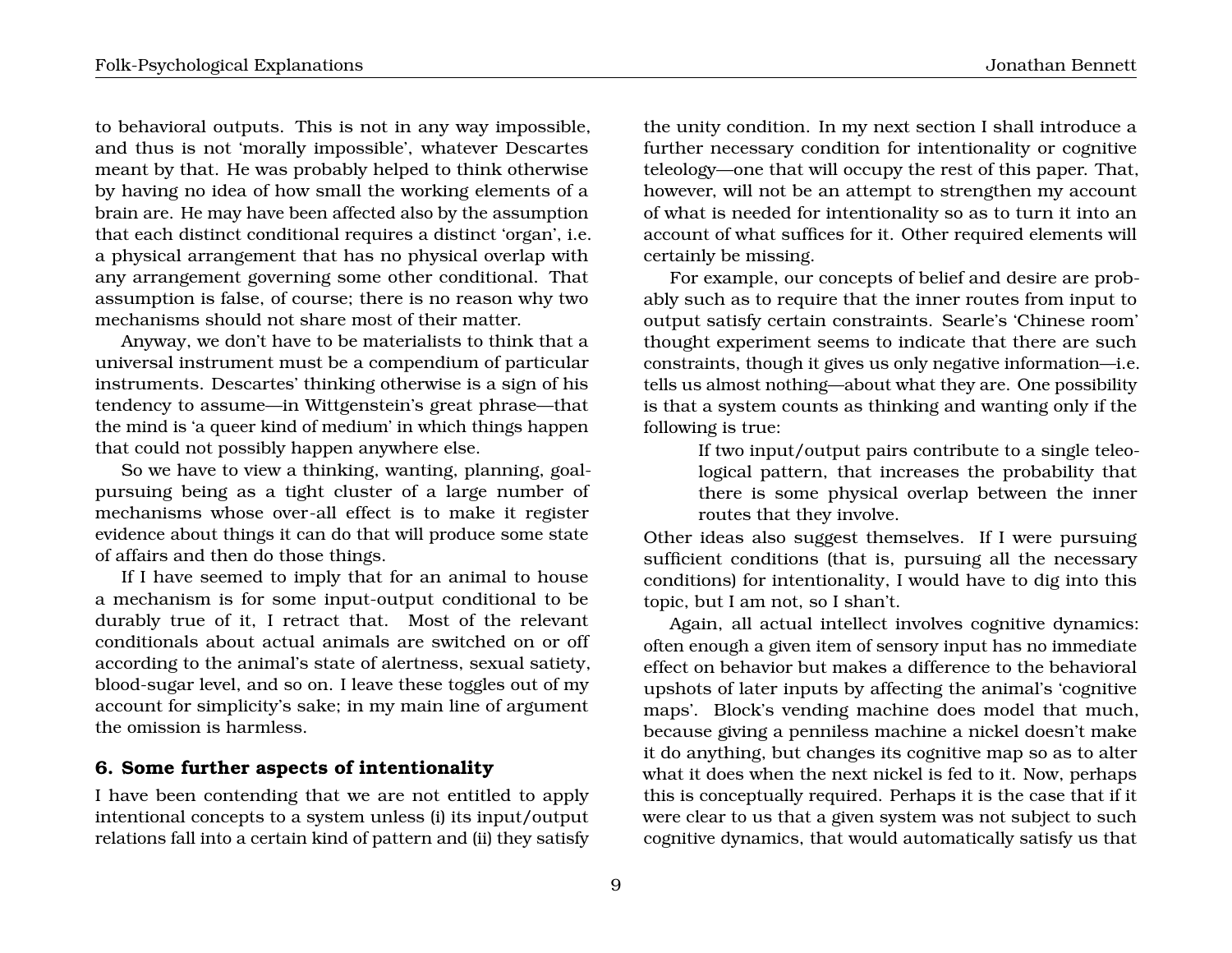it wasn't a genuine thinker and wanter. If so, then that is a further necessary condition that I am ignoring.<sup>1</sup>

Well, so be it. I want to tell one part of the story properly, and am content in this paper to leave other parts untold.

As for the phenomena that I am setting aside—the ones that are naturally described in terms of cognitive dynamics could they be described in terms of my apparatus of input/output conditionals? That is, if I wanted to enrich my account to take them in, could I do it by moving on from where I am, or would a fresh start be needed? I think a fresh start would be needed. To force the input/output conditionals to cover the phenomena in question, I should have to make them astronomically complicated and astronomically numerous. Indeed, the case for hypothesizing cognitive states that are affected by sensory inputs and that also combine with sensory inputs to produce behavior is just that without that hypothesis we have a horrendous clutter of input/output conditionals.

Still, the story I am telling in terms of such conditionals is a legitimate abstraction from the thicker story. I claim to have made some good use of it, and I now proceed to try to make more. This brings me to where I was at the end of Section 5.

## **7. Intentionality as a source of explanations**

In the account I have been giving, nothing rules out its being a mere coincidence that this single system houses a lot of mechanisms whose over-all effect is to make the system a G-seeker; and if it is a coincidence, the system's intentionality cannot be used to explain its behavior. Here is an analogous case. Suppose that of the cities Joe is acquainted

with he hates all and only those whose city government has a ward system; there are about forty of them, and Joe's emotions about them have forty different reasons, their common political systems being a sheer coincidence. That gives us a generalization on the strength of which we can 'unite' Joe's hatred for Detroit with his hatred for Chicago, and so on, but it doesn't give us the faintest *explanation* for any of the hatreds or, therefore, any reason to expect that he will hate the next such city that he encounters.

It does give us an explanation for his hatred for Detroit *today*—namely that he has a deep-seated and longstanding hatred for Detroit; what it doesn't do is to give us any carry-over from one city to another. Similarly, the account I have given of intentionality up to here may enable us to explain the animal's going on this occasion from a stimulus of kind S to a movement of kind M: it has done this often enough to convince us that it has some settled disposition to link this kind of input with that kind of output. But that link between a sensory kind of input and a motor kind of output corresponds to a single mechanism; an explanation that exploits it is, precisely, an explanation that does not make use of any intentional concepts.

I have argued elsewhere that the concepts of belief and desire are nothing if they are not explanatory, and in this paper I shall take that for granted. $^2$  I shall also work on the assumption that we have something explanatory if we have something that would have licensed a prediction, but not otherwise.

To put intentionality to work, then, we need to be able to explain or predict one link between sensory input and motor output on the basis of links between other pairs—ones in

<sup>1</sup> The importance of this omission is one of many things that were made clear to me by Sydney Shoemaker's acute, searching, constructive comments on an earlier version of this paper.

<sup>2</sup> See Bennett, *Linguistic Behaviour*, op. cit., pp. 42–44.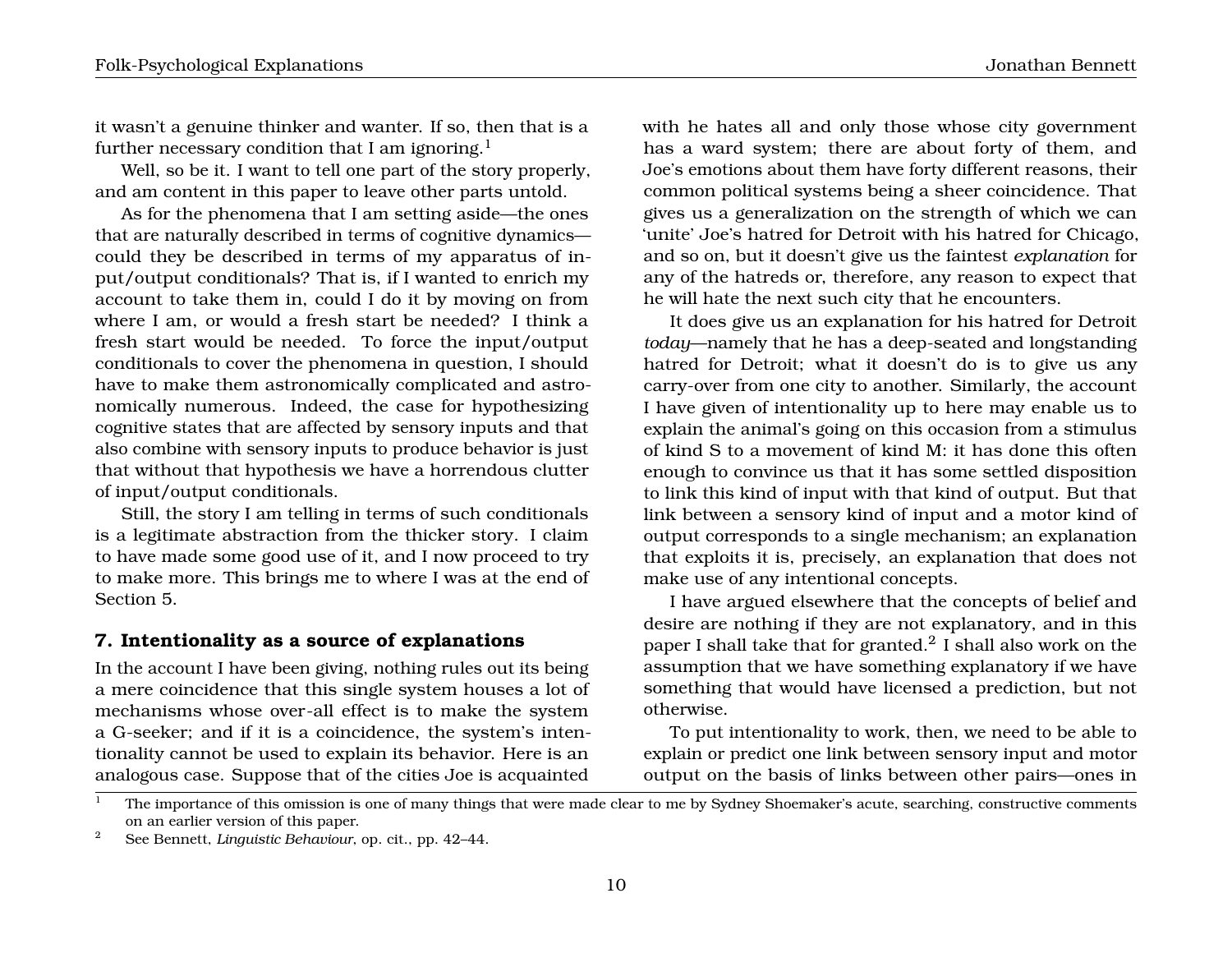which the sensory kinds are different (and perhaps the motor kinds as well). If an animal goes after rabbits in a variety of different ways, on the basis of a variety of different sensory kinds of clue, that gives us *some* reason to predict that it will go after rabbits on the basis of kinds of clues that we haven't so far observed it to use; but the account I have given so far doesn't lay any basis for this. That is because it doesn't rule out its being a coincidence that the relevant cluster of mechanisms all exists under a single skin. How, then, can we repair that hole in the account?

(I am not insisting that attributions of beliefs and desires be *causally* explanatory. I don't care whether the kind of explanatoriness that I shall find for folk psychological statements is causal in nature, and indeed I doubt if the question is determinate enough to be worth addressing. Even further off my path is the question of whether beliefs and desires are causes. This question requires us to reify or eventify beliefs and desires, i.e. to find not only truth conditions for 'x thinks that P' and 'x wants it to be the case that Q' but also application conditions for the noun phrases 'belief that P' and 'desire that Q'. It is better to ask whether attributions of beliefs and desires are causally explanatory than to ask whether beliefs and desires are causes; $<sup>1</sup>$  but it is</sup> better still to keep causation right out of the picture.)

Suppose there is a single common cause for all the input-output connections that add up to the animal's having a teleological pattern of behavior. Would that provide us with teleological explanations of the behavior? It would do so only if it entitled us, having seen some parts of the pattern, to predict others; and clearly it would not do the latter. If in some astronomically improbable way a single large genetic mutation led to offspring that had a lot of G-getting mechanisms, where the parents had had none, this common cause would not make it legitimate to explain anything the offspring did in terms having G as a goal. The observation of behavioral upshots of some of the mechanisms wouldn't provide valid evidence for the existence of any others of them. Or, to revert to a parallel that I used earlier: we aren't helped to explain or predict Joe's hatred for Detroit through his hatred for Chicago just because both hatreds were caused by a single bad dream.

What we need for explanatoriness is that there should be a unitary causal explanation not merely for

the system's having mechanisms  $M_1, \ldots, M_k$ , where in fact its possession of those mechanisms make it a G-seeker, but for

the system's having a lot of mechanisms that make it a G-seeker.

This is a weaker explanandum in one way, because it doesn't list the mechanisms. But I am more interested in the respect in which it is stronger, namely its including the fact that the mechanisms make the system a G-seeker.

# **8. One source of explanatoriness: evolution**

One way of filling the gap in the account is through an appeal to evolution, and for my purposes a simplified pop evolutionary story is good enough. Of all the potential mechanisms that got a genetic fingerhold on the animal's ancestors through random mutations, relatively few survived; among the survivors were the bunch of mechanisms that make their owner a G-getter, and *that is why they survived*. Why does this animal contain a lot of mechanisms that make it a G-getter? It inherited those mechanisms from a gene pool that contained them *because they are mechanisms that*

<sup>1</sup> I here rely on how thing- and event-causation differ from what I call fact-causation on the other. See Jonathan Bennett, *Events and their Names* (Hackett Publishing Co.: Indianapolis, 1988), Section 8.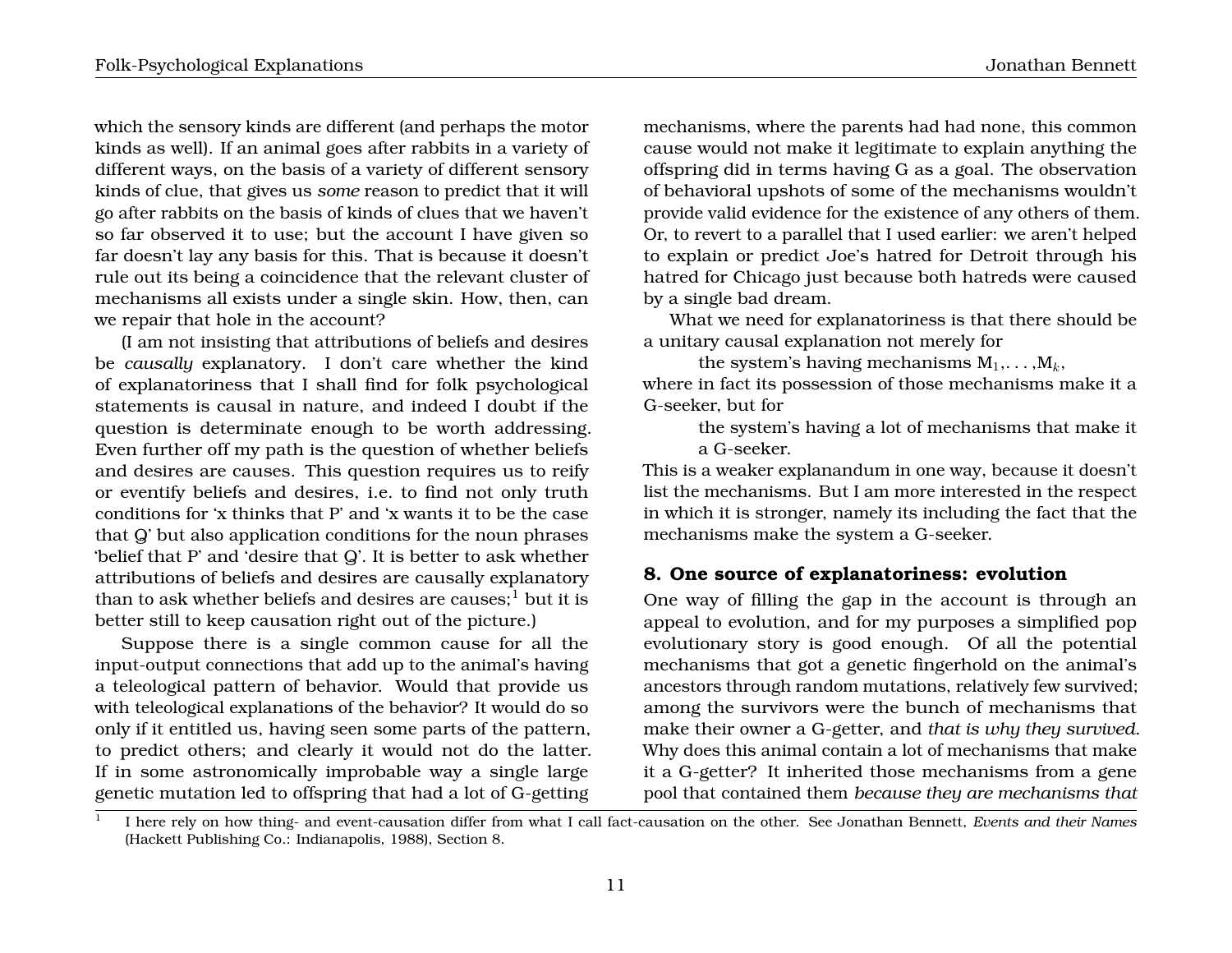*make their owner a G-getter*.

That answers to my specifications for something that makes it more than a coincidence that the animal has many mechanisms that are united in their G-getting tendency. And it lays a clear basis for explanations that bring in intentionality. That a species has evolved a G-getting tendency that is manifested in this, that and the other links between sensory kinds of input and motor kinds of output creates some presumption that it has evolved other links that also have a G-getting tendency. So there is something predictive in this, and thus something explanatory as well.

If there had been no evolution but animals had been produced by a designing designer, the foregoing account would still hold, *mutatis mutandis*, just so long as the designer had included all the G-getting mechanisms in order that the animal should be a G-getter. As has often been pointed out, there is a strong analogy between the workings of evolution and the workings of a person executing a design, and the analogy goes far enough to spread across my present topic.

I haven't yet said that without an evolutionary explanation or something sufficiently like it (e.g. a designing designer) we couldn't use attributions of intentionality to explain or predict. But even if I did, that claim should be sharply distinguished from Dennett's thesis that it is only because we can appeal to what he metaphorically calls 'the intentions of Mother Nature' that we are in a position to make fairly determinate statements about the thoughts and wants of animals.<sup>1</sup> My account does not imply that we need help from evolution in order to answer the question: 'What, if anything, does this animal think and want?' The force of 'if anything' is that it might be a coincidence that this part of the physical world has packed into a bunch of mechanisms that give it

intentional patterns of behavior; so that even when we have established the whole intentional story, we should hesitate to *tell* it, to *explain* anything in terms of it, unless we are sure that it is no coincidence and that the mechanisms are interconnected in the right way. This is not Dennett's claim that without an appeal to evolution we can't establish the story in the first place.

# **9. A second source of explanatoriness: educability**

Now, consider an animal whose behavior falls under intentional concepts in a very nontrivial way—the generalization about the circumstances under which it seeks G as a goal covers a vast number of different mechanisms—but it doesn't contain the means for modifying any of this apparatus in the light of its experience. It picks up from its environments all kinds of information about ways to get G, and acts accordingly, but if one of these input-output pairs starts to let it down, leading not to G but to something unpleasant, that does not lead the animal to delete that input-output pair from its repertoire. Nor does it ever add anything to its repertoire in the light of chance discoveries about what works.

I'll bet that there are no such animals. It is vastly improbable that the required kind and degree of complexity should evolve without being helped along by the evolution of a degree of individual adaptability to discovered changes in circumstances. Still, it could happen. The idea is not incoherent or absolutely impossible; we know what it would be like for there to be such behaviorally frozen animals. They would cope successfully and (it would seem) intelligently with their environments, but as soon as these altered a bit in some relevant way, the animals would be incurably in difficulties, and after a modest number of such alterations

<sup>1</sup> Dennett, *The Intentional Stance*, op./ cit., chapter 8.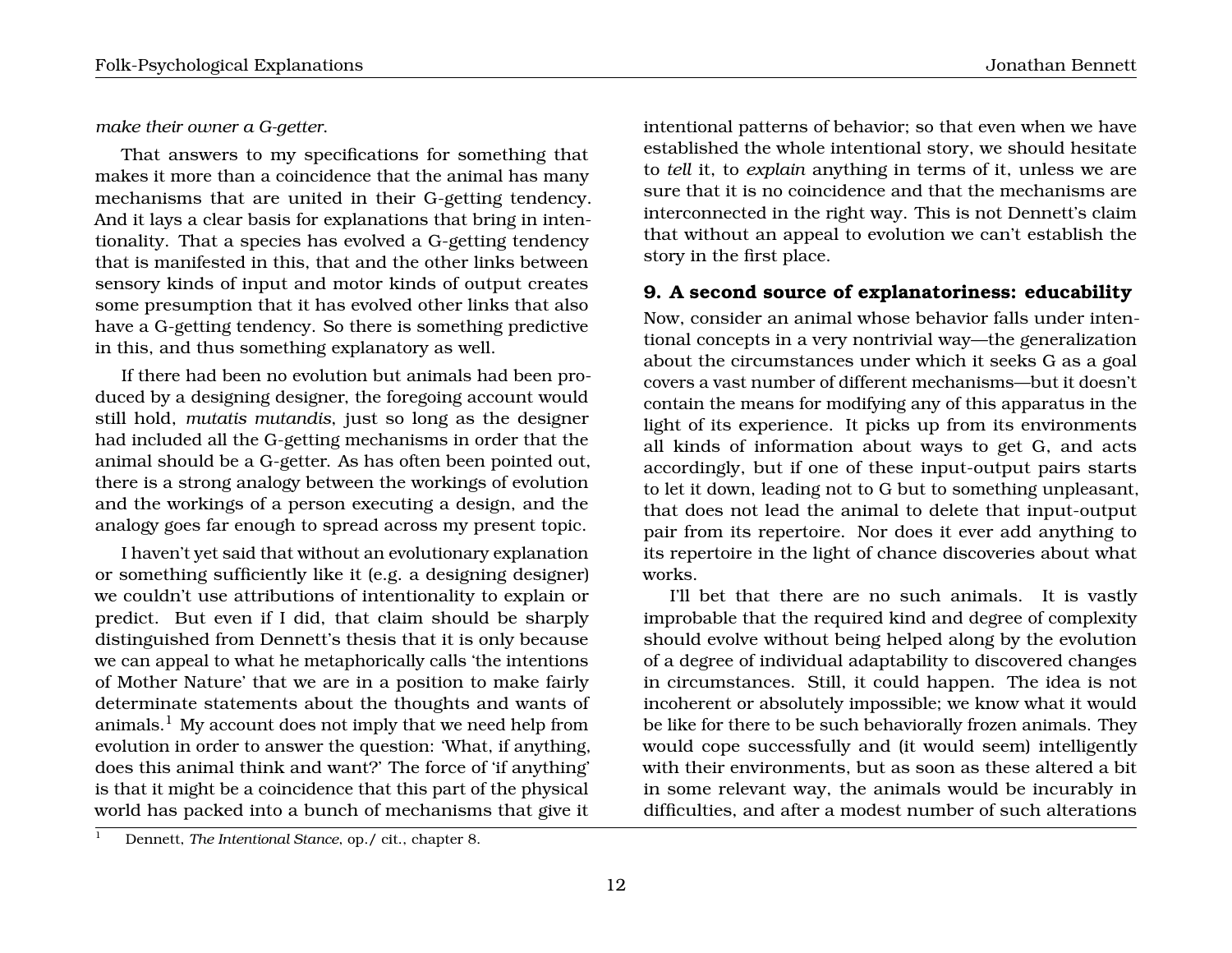the animals would be dead.

We can imagine a world at which great behavioral complexity did have great survival value whereas individual adaptability didn't. At such a world, frozen complexity might well evolve, and my demands for intentional explicability would be met. Animals at that world would have richly intentional patterns of behavior—hard-wired instincts generating a multiplicity of fine-grained minutely appropriate ways of behaving whose over-all effect was to make the animal a G-seeker for this or that value of G.

The behavior of such creatures could be explained and predicted intentionally. If an animal has a lot of (for short) G-seeking input-output patterns, that is evidence that they have been selected because they let the animal get G; and that is evidence that other input-output links that have the same upshot will also have been selected. By the prediction test, therefore, we can use the premise that the animal is a G-seeker to explain a new bit of G-seeking by it; the premise is at least somewhat projectible, and is not a mere summation of observed behavioral episodes. And all this applies *mutatis mutandis* to frozen creatures that resulted not from evolution but from the activities of a designer.

So we can have explanatory intentionality even where there is no educability, just so long as the animal's origin makes it more than a coincidence that it houses a lot of mechanisms whose over-all effect is to make it a G-getter. What about the converse? That is, what about educability without evolution or any substitute for it?

Well, consider again the case of educable parents that have an educable offspring with a goal that they didn't have: the offspring is the locus of a large number of G-getting mechanisms, none of which were present in the parents, their presence in the offspring being the result of a very radical and sheerly coincidental set of genetic mutations. It is to be

understood that the offspring's inherited educability extends to its pursuits of the goal G. (I suppose the educability to be inherited so as not to make the story more biologically bizarre than I need to for my purpose.)

This story, though utterly improbable, seems to be coherent and to state a real possibility. If we knew that it was true of a given animal, we could *explain* some of the animal's behavior in terms of its having G as a goal. For

**(i)** its having G as a goal and

**(ii)** its being able to learn from experience

jointly give us reason to predict that it will pursue G in ways (and on clues) that we have not previously seen it employ. Such a prediction presupposes that it is on the cards that the animal has previously employed those ways and clues or ones from which it has been able to reach those though some kind of generalization, imagined trialand-error, 'insight', or the like (cf. Section 3 above). That presupposition distinguishes this from the evolutionary case. In the latter, we have some grounds for predicting that the animal will pursue G through a certain input-output pair without knowing anything about its past experience; but of course we have to assume that many of its forebears have experienced that pair, for otherwise the trait linking them could not have been selected. This difference between the two is, on reflection, just what one would expect. What evolutionary adaptability is to a species, educability is to an individual; so explanations in terms of the former are likely to say things about the species that will be said about the individual in explanations in terms of the latter.

### **11. Appeals to intuition**

I have not been inviting you to consider various possible kinds of animal and to judge whether you would be willing to describe such an animal in terms of beliefs and desires. I